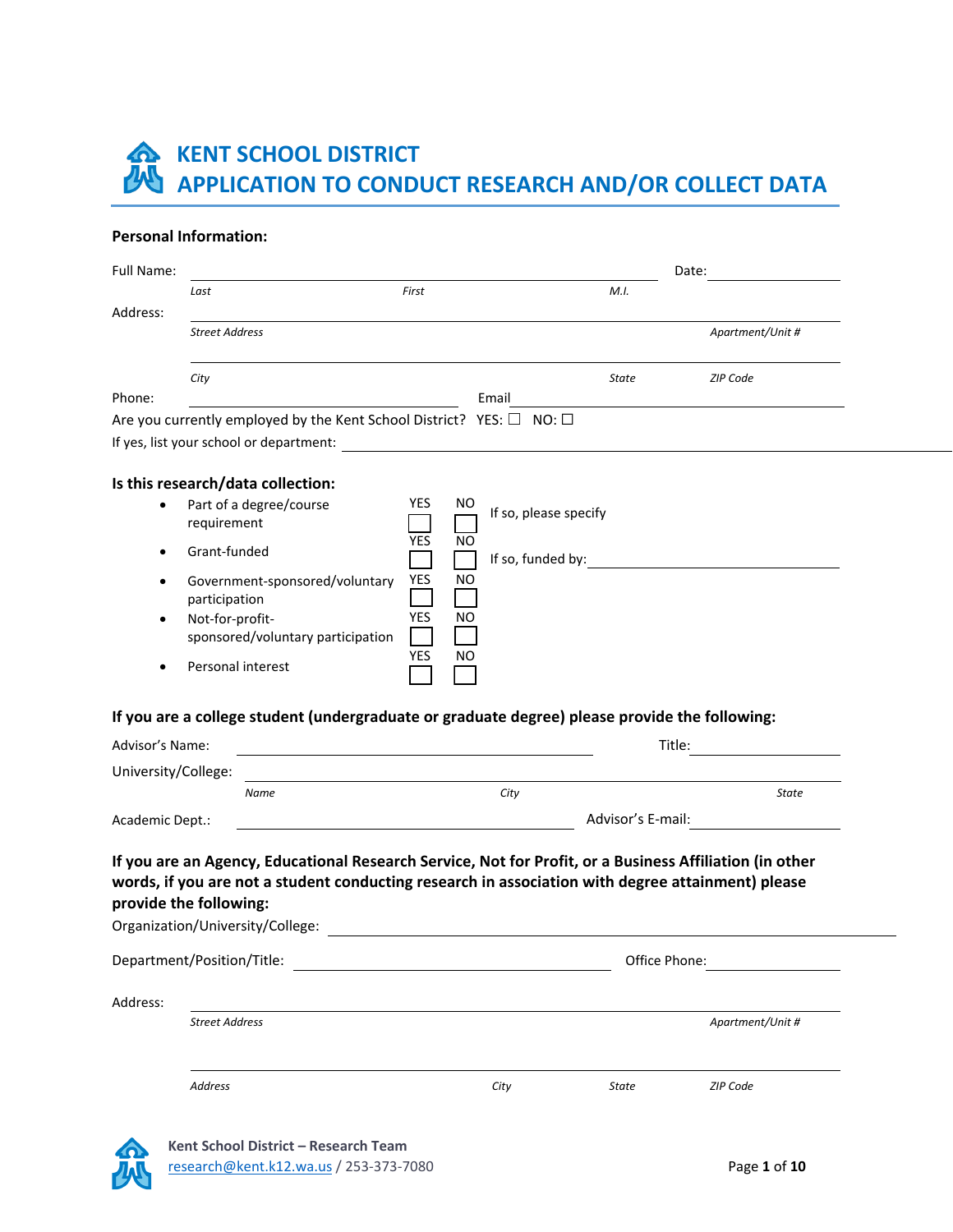## **RESEARCH REQUEST CHECKLIST**

- 1. Title of study
- 2. Research question(s)
- 3. Purpose statement of the study
- 4. Research plan/study design
- 5. Data collection procedures
- 6. Study timeline (including important program due dates)
- 7. Benefit and implication to Kent School District (Explain how this study aligns with the Kent School District (KSD) mission and vision, priorities and the implication to staff time, resources, etc.)
- 8. Expectations of participants (amount of time necessary from participants, etc.)
- 9. Plan for reporting results
- 10. All associated documents in support of the research design
	- a. Participant consent forms
	- b. IRB approval
	- c. Copies of all surveys, interview and/or focus group questions
	- d. Observational protocol/data collection forms
	- e. Other

**Research applications will be reviewed by a small committee 4 times a year (October, January, March and June). An initial review for application completion will be done upon receipt. If the application is found to be incomplete, the requestor will be notified so updates can be made. Please note that applications turned in less than 2 days before committee review and found to be incomplete may have to wait until the next review cycle.**

**Upon completion of the study, a copy of the final research product must be submitted to KSD.**

**The entire packet of materials must be submitted to [research@kent.k12.wa.us](https://kentschooldistrict-my.sharepoint.com/personal/birkea24693e_kent_k12_wa_us/Documents/Research%20and%20Data%20Sharing%20Requests%20and%20Process/research@kent.k12.wa.us)**

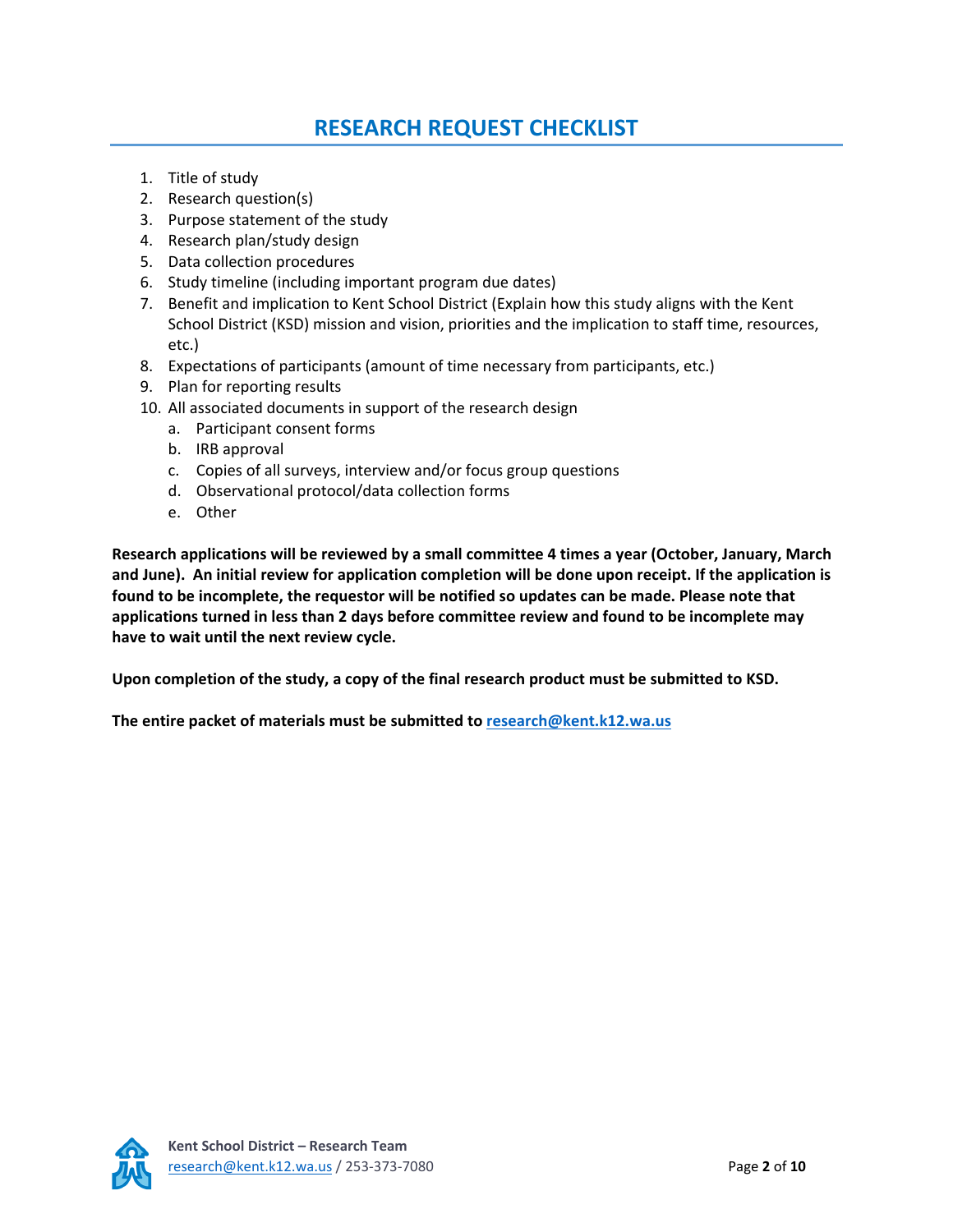|                           | <b>Title of Study:</b>                                                     |  |
|---------------------------|----------------------------------------------------------------------------|--|
| $\boldsymbol{\mathsf{A}}$ |                                                                            |  |
|                           | <b>Research Question(s):</b>                                               |  |
|                           |                                                                            |  |
| $\, {\bf B}$              |                                                                            |  |
|                           |                                                                            |  |
|                           | <b>Purpose/Theory of Action:</b>                                           |  |
|                           |                                                                            |  |
| $\mathsf{C}$              |                                                                            |  |
|                           |                                                                            |  |
|                           | Specifically, what data do you need?                                       |  |
|                           |                                                                            |  |
| D                         |                                                                            |  |
|                           |                                                                            |  |
|                           | How do you plan to collect your data? Explain.                             |  |
|                           |                                                                            |  |
| E                         |                                                                            |  |
|                           |                                                                            |  |
|                           |                                                                            |  |
|                           | Will you administer surveys/questionnaires?<br>YES<br>NO                   |  |
| $\mathsf{F}$              | (if YES, attach 1 copy)                                                    |  |
|                           | Identify any data that you need to collect from existing District records. |  |
|                           |                                                                            |  |
| G                         |                                                                            |  |
|                           |                                                                            |  |
|                           | Identify the school(s) and/or district personnel you plan on working with. |  |
|                           |                                                                            |  |
| $\boldsymbol{\mathsf{H}}$ |                                                                            |  |
|                           |                                                                            |  |
|                           | How many participants will be involved?                                    |  |
|                           | Students:                                                                  |  |
| $\mathbf{I}$              | Teachers:                                                                  |  |
|                           |                                                                            |  |
|                           | Parents:                                                                   |  |
|                           | Other:                                                                     |  |

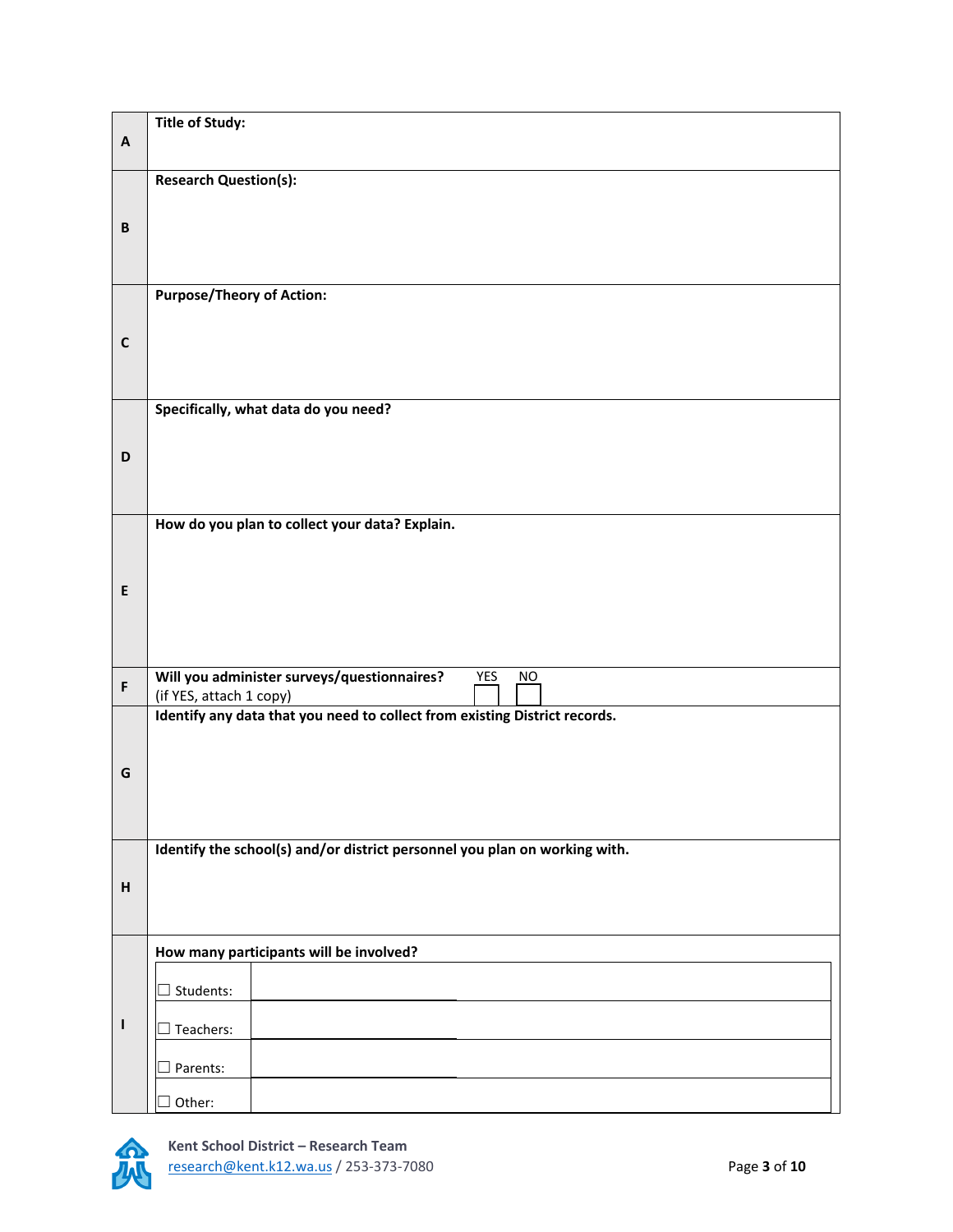|   | How much class time is required of students for participation (including prep time)?       |  |  |
|---|--------------------------------------------------------------------------------------------|--|--|
|   |                                                                                            |  |  |
|   |                                                                                            |  |  |
| J |                                                                                            |  |  |
|   |                                                                                            |  |  |
|   |                                                                                            |  |  |
|   |                                                                                            |  |  |
|   | How much total time is required of teachers or other school staff for participation?       |  |  |
| K |                                                                                            |  |  |
|   |                                                                                            |  |  |
|   |                                                                                            |  |  |
|   |                                                                                            |  |  |
|   |                                                                                            |  |  |
|   | Has your research been approved by an administrative sponsor at the school(s)?             |  |  |
| L | Names:                                                                                     |  |  |
|   | What type of institutional research review approval did you request from your institution? |  |  |
|   | $\Box$ Exempt                                                                              |  |  |
| M | $\Box$ Expedited                                                                           |  |  |
|   | $\Box$ Full Board                                                                          |  |  |
|   | Do you have approval from your institutional research review committee (attach 1 copy)?    |  |  |
|   |                                                                                            |  |  |
|   |                                                                                            |  |  |
| N | $\Box$ Yes                                                                                 |  |  |
|   | $\Box$ In Process                                                                          |  |  |
|   | $\Box$ No (If no, include statement explaining why not)                                    |  |  |
|   | Please provide a timeline of the following information:                                    |  |  |
|   | Dates you plan to collect your data in the schools (if applicable)<br>1.                   |  |  |
|   |                                                                                            |  |  |
|   |                                                                                            |  |  |
|   |                                                                                            |  |  |
|   | Dates you plan to do analysis and write up results<br>2.                                   |  |  |
|   |                                                                                            |  |  |
| O |                                                                                            |  |  |
|   |                                                                                            |  |  |
|   | Date you plan to provide KSD with a final report of your results.<br>3.                    |  |  |
|   |                                                                                            |  |  |
|   |                                                                                            |  |  |
|   |                                                                                            |  |  |

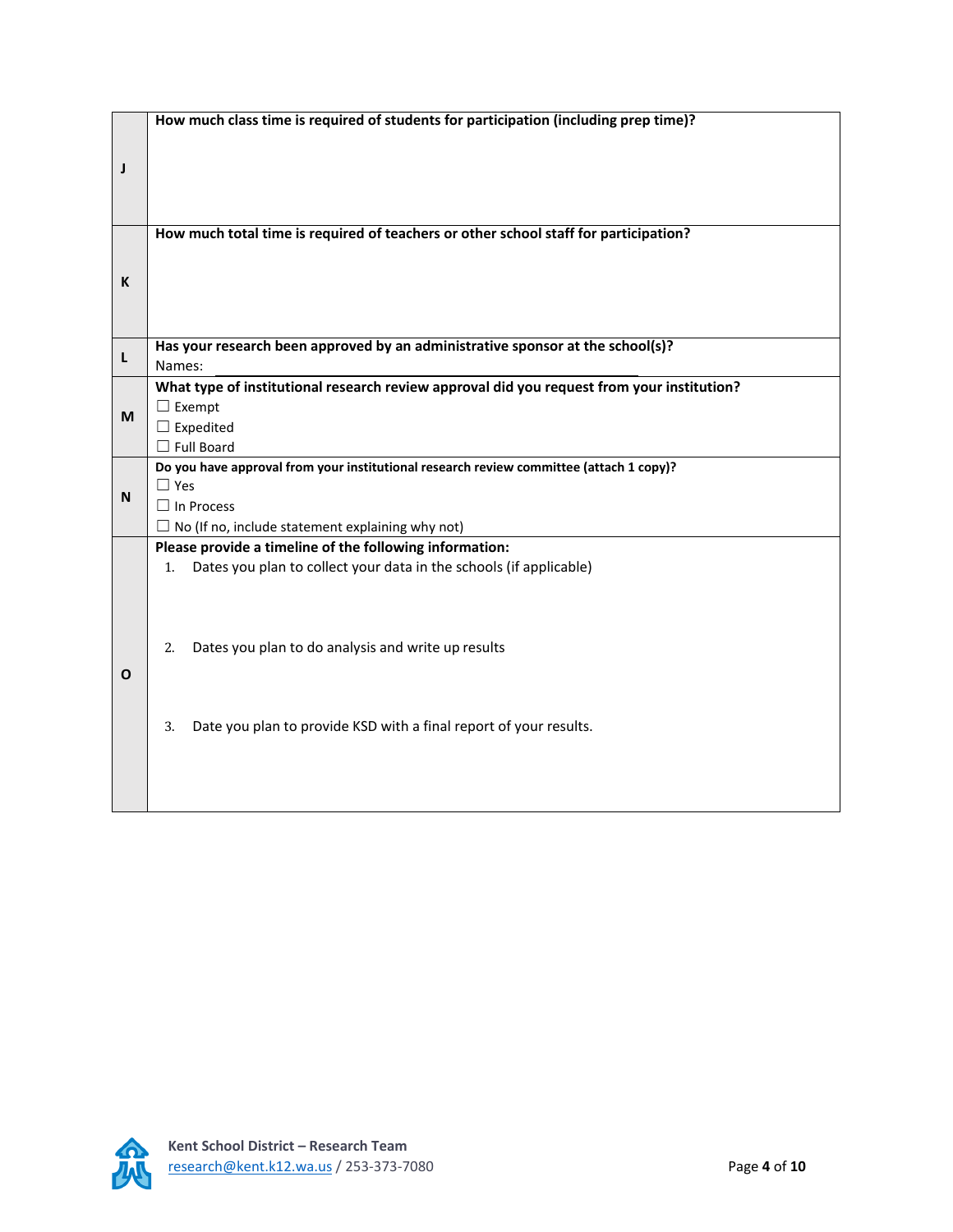| $\overline{\mathbf{1}}$ | Please explain how your research relates to the KSD Strategic Plan Goals that can be found here.                        |
|-------------------------|-------------------------------------------------------------------------------------------------------------------------|
|                         |                                                                                                                         |
| $\overline{2}$          | In what way(s) will your research benefit participants, education in general, or KSD<br>specifically?                   |
| $\mathbf{3}$            | If applicable, explain how you will obtain informed consent from participants. Attach the<br>form(s) you will be using. |

**Please answer the following questions about your proposed study.**

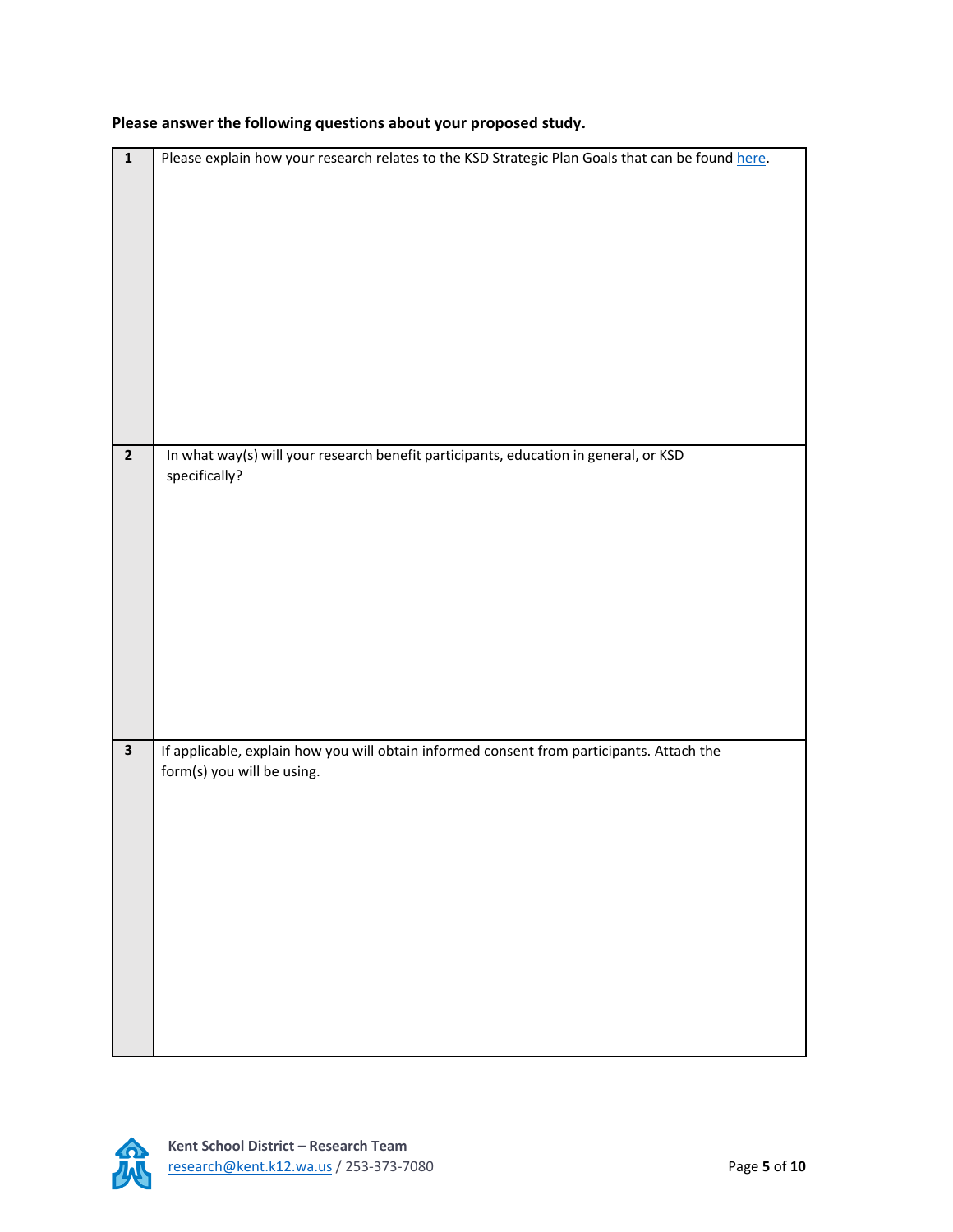| $\overline{\mathbf{4}}$ | <b>Project Outline:</b>                                                                             |
|-------------------------|-----------------------------------------------------------------------------------------------------|
|                         | Include your research objective and a brief overview of the background research, rationale for      |
|                         | choosing the population you would like to work with/study, research methods, data analysis plan and |
|                         | limitations. Associated documents such as consent forms, copies of surveys, interview questions and |
|                         | protocols should also be attached.                                                                  |
|                         |                                                                                                     |
|                         |                                                                                                     |
|                         |                                                                                                     |
|                         |                                                                                                     |
|                         |                                                                                                     |
|                         |                                                                                                     |
|                         |                                                                                                     |
|                         |                                                                                                     |
|                         |                                                                                                     |
|                         |                                                                                                     |
|                         |                                                                                                     |
|                         |                                                                                                     |
|                         |                                                                                                     |
|                         |                                                                                                     |
|                         |                                                                                                     |
|                         |                                                                                                     |
|                         |                                                                                                     |
|                         |                                                                                                     |
|                         |                                                                                                     |
|                         |                                                                                                     |
|                         |                                                                                                     |
|                         |                                                                                                     |
|                         |                                                                                                     |
|                         |                                                                                                     |
|                         |                                                                                                     |
|                         |                                                                                                     |
|                         |                                                                                                     |
|                         |                                                                                                     |
|                         |                                                                                                     |
|                         |                                                                                                     |
|                         |                                                                                                     |
|                         |                                                                                                     |
|                         |                                                                                                     |
|                         |                                                                                                     |
|                         |                                                                                                     |
|                         |                                                                                                     |
|                         |                                                                                                     |
|                         |                                                                                                     |
|                         |                                                                                                     |
|                         |                                                                                                     |
|                         |                                                                                                     |
|                         |                                                                                                     |
|                         |                                                                                                     |
|                         |                                                                                                     |
|                         |                                                                                                     |
|                         |                                                                                                     |
|                         |                                                                                                     |

 $\overline{\mathcal{H}}$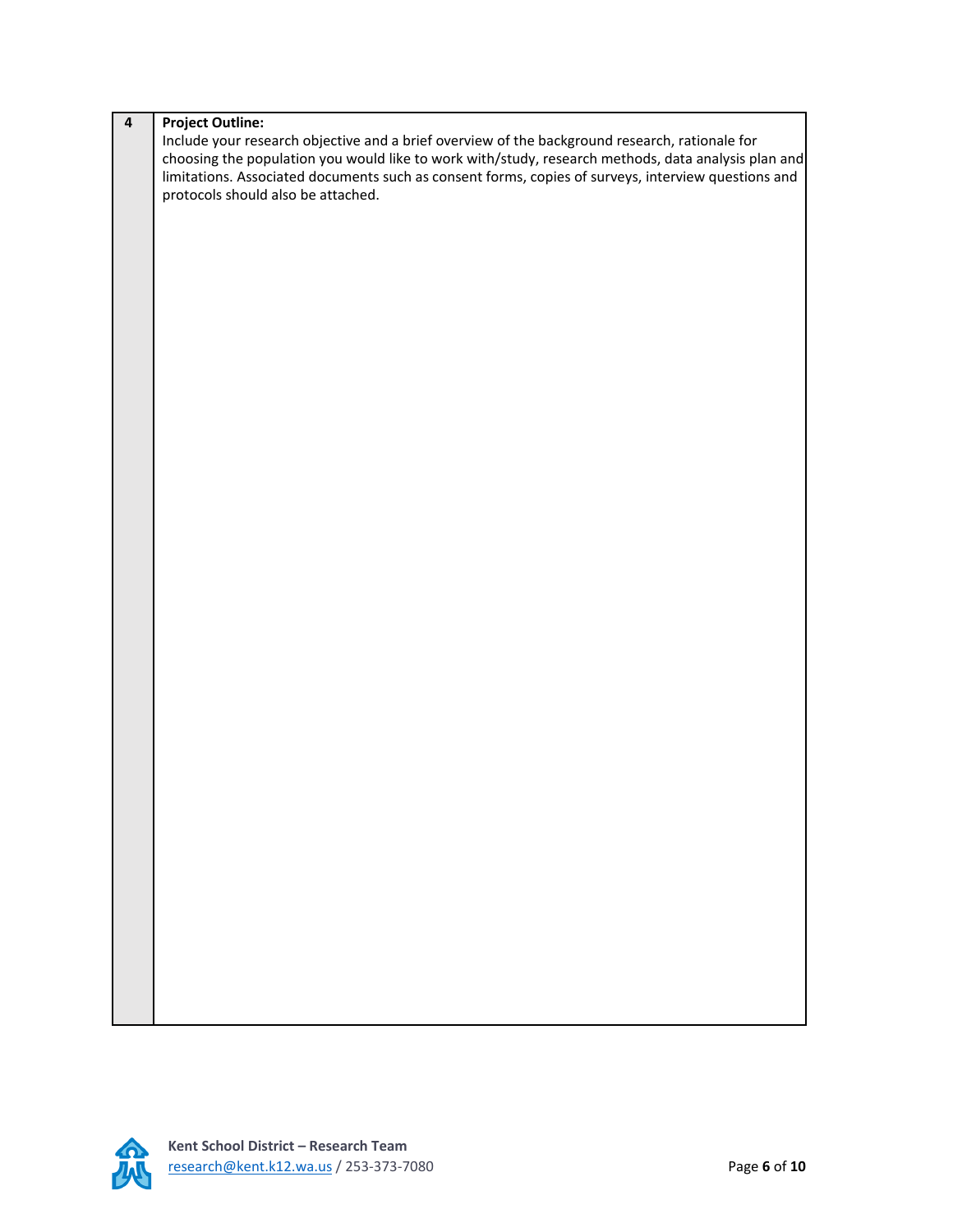

## **KENT SCHOOL DISTRICT RESEARCH APPLICATION REVIEW FORM**

The application process occurs 4 times a year (October, January, March and June and the requestor will receive a decision or request for additional information no later than 72 hours after review is complete. *\*indicates core review criteria*

|              | Narrative/Outlined Description of Research                                                                                                                    | <b>Reviewer Initials</b> | <b>Reviewer Feedback</b><br>(if applicable) |
|--------------|---------------------------------------------------------------------------------------------------------------------------------------------------------------|--------------------------|---------------------------------------------|
| $\mathbf{1}$ | Title of study or the data collection project                                                                                                                 |                          |                                             |
| $2*$         | Purpose statement for the study. Provide the theory or<br>construct support the study and/or data collection.                                                 |                          |                                             |
| $3*$         | Research question(s) and/ or Hypotheses the study or<br>the data collected will answer.                                                                       |                          |                                             |
| 4            | Research plan/study design - What is the detailed<br>process for conducting this research                                                                     |                          |                                             |
| $4a*$        | -Description of setting(s) - where and when?                                                                                                                  |                          |                                             |
| $4b*$        | -Description of participant(s) -who and how many?<br>Include power analysis plans                                                                             |                          |                                             |
| 4с           | -What are the variables you will measure? Specify the<br>independent and dependent variable.                                                                  |                          |                                             |
| $4d*$        | -Specify what the District is expected to do and what you<br>will do as part of the study?                                                                    |                          |                                             |
| 4e           | -What are the existing or newly-collected data you are<br>going to be using as part of your study?                                                            |                          |                                             |
| 4f           | -Data analysis techniques - What method(s) will you use<br>to analyze the data you have gathered?                                                             |                          |                                             |
| $4g*$        | -How does the data align to and lead to the ability to<br>answer the research question(s)?                                                                    |                          |                                             |
| 4h           | -What other information about your study design would<br>be helpful for us to know or consider?                                                               |                          |                                             |
| 5            | Data collection - How will you measure the variables?                                                                                                         |                          |                                             |
| 5a           | -Description of intervention, assessments, observational<br>tools, review of records, etc.                                                                    |                          |                                             |
| 5b           | -What data do you need to which you do not have access?<br>Please be specific.                                                                                |                          |                                             |
| $6*$         | <b>Study timeline</b>                                                                                                                                         |                          |                                             |
| $6a*$        | -Important dates (When will you gather data, begin<br>intervention/observation, analyze data, complete the<br>report?) What are your important program dates? |                          |                                             |

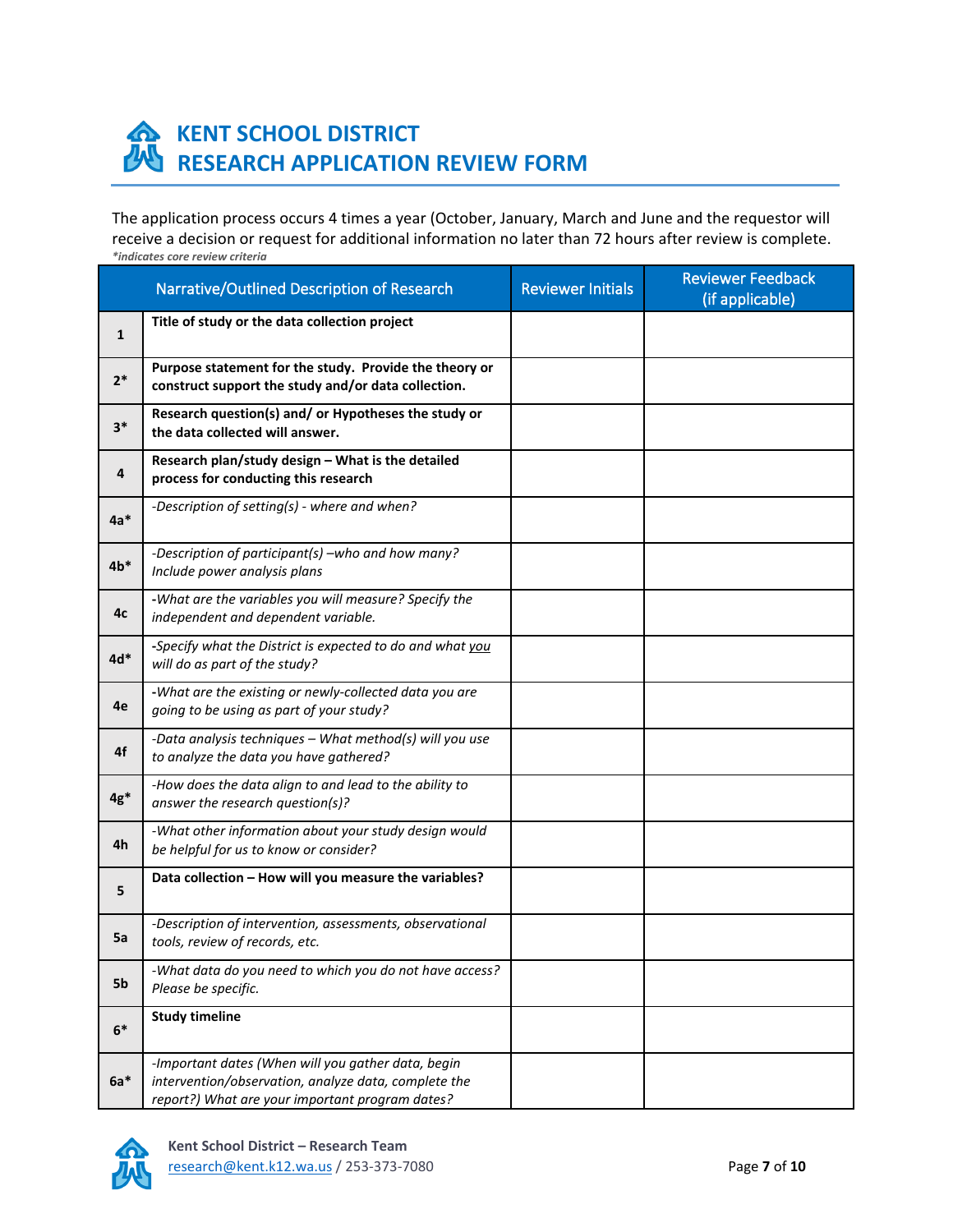| $7*$            | <b>Benefit and implication to Kent School District</b>                                                        |  |
|-----------------|---------------------------------------------------------------------------------------------------------------|--|
| $7a*$           | -How does this study align to KSD's mission and vision?                                                       |  |
| $7b*$           | -How does this study align to KSD's priorities?                                                               |  |
| $7c*$           | -What are the implications to staff, students, resources,<br>$etc.$ ?                                         |  |
| $8*$            | <b>Expectations of participants</b>                                                                           |  |
| $8a*$           | -Amount of time required from participants?                                                                   |  |
| $8b*$           | -Amount of time anticipated from students/staff across<br>the district who are not participants in the study? |  |
| 9               | Plan for reporting results                                                                                    |  |
| 9a              | -Potential bias and /or limitations to your research?                                                         |  |
| 9b              | -With whom will you share the results? Plans for<br>publication, policy-decisions, etc.                       |  |
| 9c              | -When can the District expect a copy of the results?                                                          |  |
| 10              | Associated documents supporting the research design -<br>include when applicable.                             |  |
| 10a             | -Participant consent forms and informational letters (for<br>all applicable stakeholders).                    |  |
| 10 <sub>b</sub> | -Copies of all surveys, interview and/or focus group<br>questions.                                            |  |
| 10c             | -Observational protocol/data collection forms.                                                                |  |
| <b>10d</b>      | -Other documents or materials. (e.g., curriculum,<br>presentations, worksheets, etc.)                         |  |
| 11              | Proof-read and presented in final draft form                                                                  |  |
| 11a             | -i.e., grammar, punctuation, sentence structure,<br>layout/formatting, general attention to detail, etc.      |  |

**Date(s) received by District: Received by (initials):** \_\_\_\_\_\_ **Date(s) feedback sent to applicant: Reviewer initials:**

**Additional comments:** 

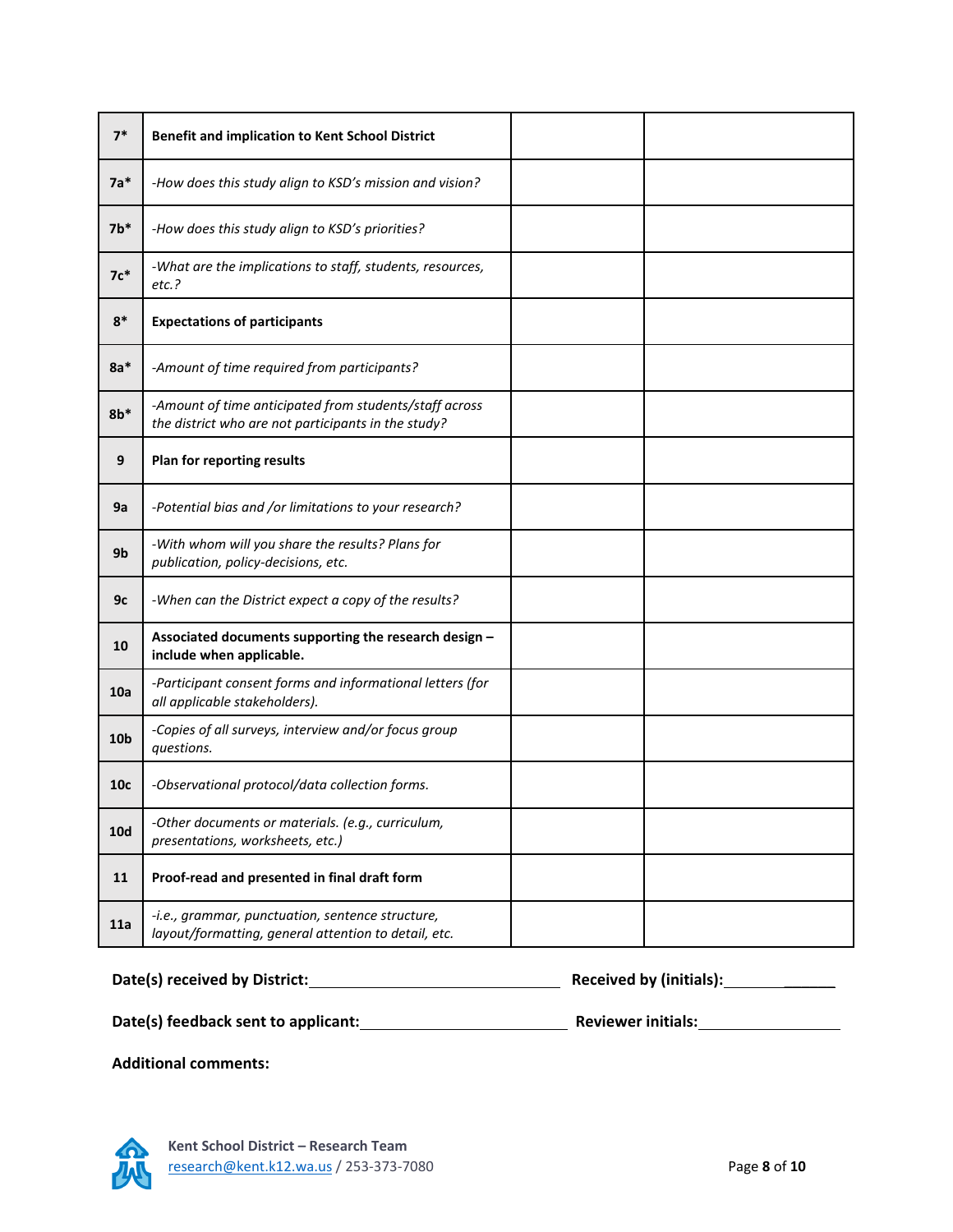## **RESEARCH AGREEMENT & UNDERSTANDING**

*Please read the following agreement and sign.*

I understand that approval of my research by the Kent School District does not mean:

- $\checkmark$  Official endorsement from the Research Team or the District.
- $\checkmark$  Assistance from Research Team staff in securing or recruiting schools/participants for the study, or provision of data or data files needed to complete the study

I understand that approval of research carries with it several responsibilities for me. I understand that:

- $\checkmark$  Persons and places used in this project will remain anonymous except by prior approval of the Research Team.
- $\checkmark$  I must not commence any part of the research activity in the district prior to obtaining District approval for the study.
- $\checkmark$  I must inform the District if the study in ended early or if there are any major changes to the research design. Any changes to core review criteria will need to be submitted to the Research Team for review and could lead to termination of the study.
- $\checkmark$  Kent School District principals, teachers, students, and staff can decide to revoke participation at any time for any reason.
- $\checkmark$  The Research Team will check in with me quarterly and non-response could lead to termination of the study.
- $\checkmark$  I must provide the Kent Research Team and the participating school(s) with a copy of all project data including a copy of a written report summarizing the study and results upon completion of theresearch.
- $\checkmark$  I must allow parents/guardians to inspect actual surveys and instructional materials used in the research study.

Submission of this application does not mean automatic District approval. The District can require that the applicant modify procedures, instruments, etc. in order for District approval to be granted. Please submit your request well in advance of when you need to collect your data.

Signature: Date: Date:

By typing your name above, you are acknowledging your electronic signature of this agreement.